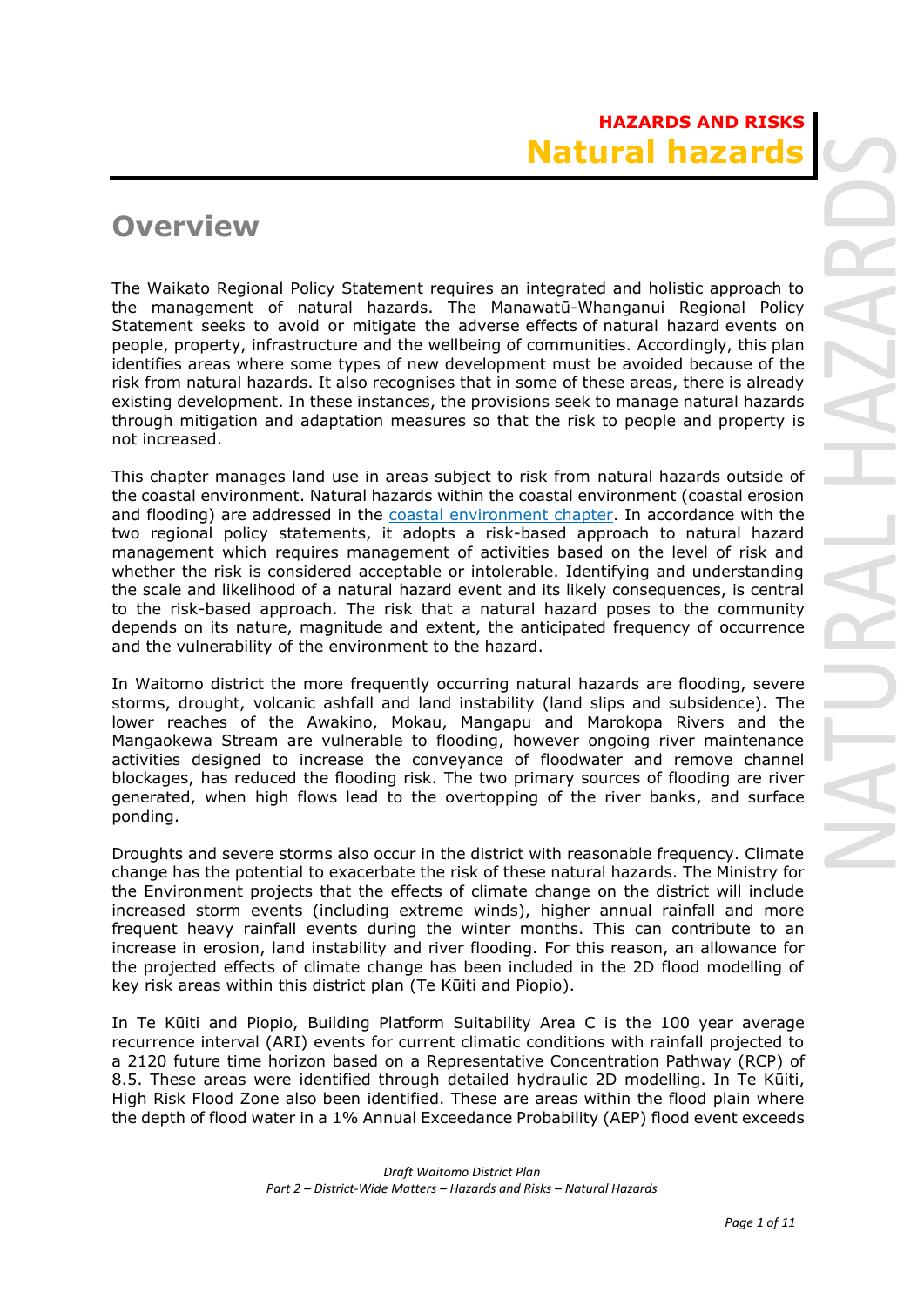1 metre and the speed of flood water exceeds 2 metres per second, which is considered to put the community at an unacceptable (or intolerable) level of risk in terms of the potential for loss of life, injury or serious damage to property. Subdivision and new activities within the High Risk Flood zone are carefully regulated.

In the Waitomo Valley Road area, Building Platform Suitability Area C is the qualitative floodplain extent which was estimated based on hydraulic constriction at the Waitomo Valley Road bridge and site observations. In this way Building Platform Suitability Area C was developed, although it is recognised that the methodology in this area contains more uncertainty than the modelling for Te Kūiti and Piopio. As such, the plan identifies:

**Building Platform Suitability Area C** which is the floodplain area in Te Kūiti and Piopio identified on the planning maps for 100 year ARI events (current climatic conditions) with rainfall projected to a 2120 future time horizon based on RCP 8.5. It is also the floodplain area identified in Waitomo Valley Road.

**The High Risk Flood Zone (HRFZ)** which is the area identified on the planning maps in Te Kūiti that is subject to river or surface flooding during an event with an annual exceedance probability of no more than 1%, and during such an event:

- 1. The depth of flood waters exceeds one metre; or
- 2. The speed of flood waters exceeds two metres per second; or
- 3. The flood depth multiplied by the flood speed exceeds one.

Due to the slope gradient and land cover type, large areas of the western ranges have a very high landslide susceptibility. In Te Kūiti, the weak, clay-rich mudstone rocks (Mahoenui Group) are susceptible to changes in moisture content which can result in large-scale instability and shallower creep movement. While this type of land instability is caused by weak geology, steep geomorphology or seismic events, the primary trigger for landslide occurrence is prolonged or intense periods of rainfall. Other land instability types observed around Te Kūiti include toppling of the ignimbrites in steep areas and shallow down-slope movement of material that occurs along a surface of weakness. This plan maps and applies rules to Building Platform Suitability Areas A and B in Te Kūiti. Landslide susceptibility is a measure of an area's propensity to either generate, or be affected by landslides. Outside of these mapped areas, assessment matters are included in the subdivision rules that require site suitability, including the potential for the subdivision and consequential development to create new or exacerbate existing natural hazards, to be evaluated. As such, the plan identifies:

**Building Platform Suitability Area A (BPS-A)** which is the susceptibility area in Te Kūiti identified on the planning maps that has a high propensity to either generate, or be affected (inundated) by landsliding.

**Building Platform Suitability Area B (BPS-B)**which is the susceptibility area in Te Kūiti identified on the planning maps that has a medium propensity to either generate, or be affected (inundated) by landsliding.

While the district has a low risk of volcanic eruptions, our proximity to the Taupo Volcanic Zone means that there is a risk of ashfall. The area of ash deposition is dependent on the wind direction, weather conditions and the size of the eruption. Ashfall can disrupt services, damage infrastructure, affect water supplies and sometimes, ashfall can contain harmful toxic fluorine compounds. Less frequent natural hazards such as wildfires, volcanic eruptions and earthquakes do not require a district plan response. Wind and seismic loadings are controlled by the Council under the Building Act 2004. There are no active faults located in the district and there is a low percentage of unconsolidated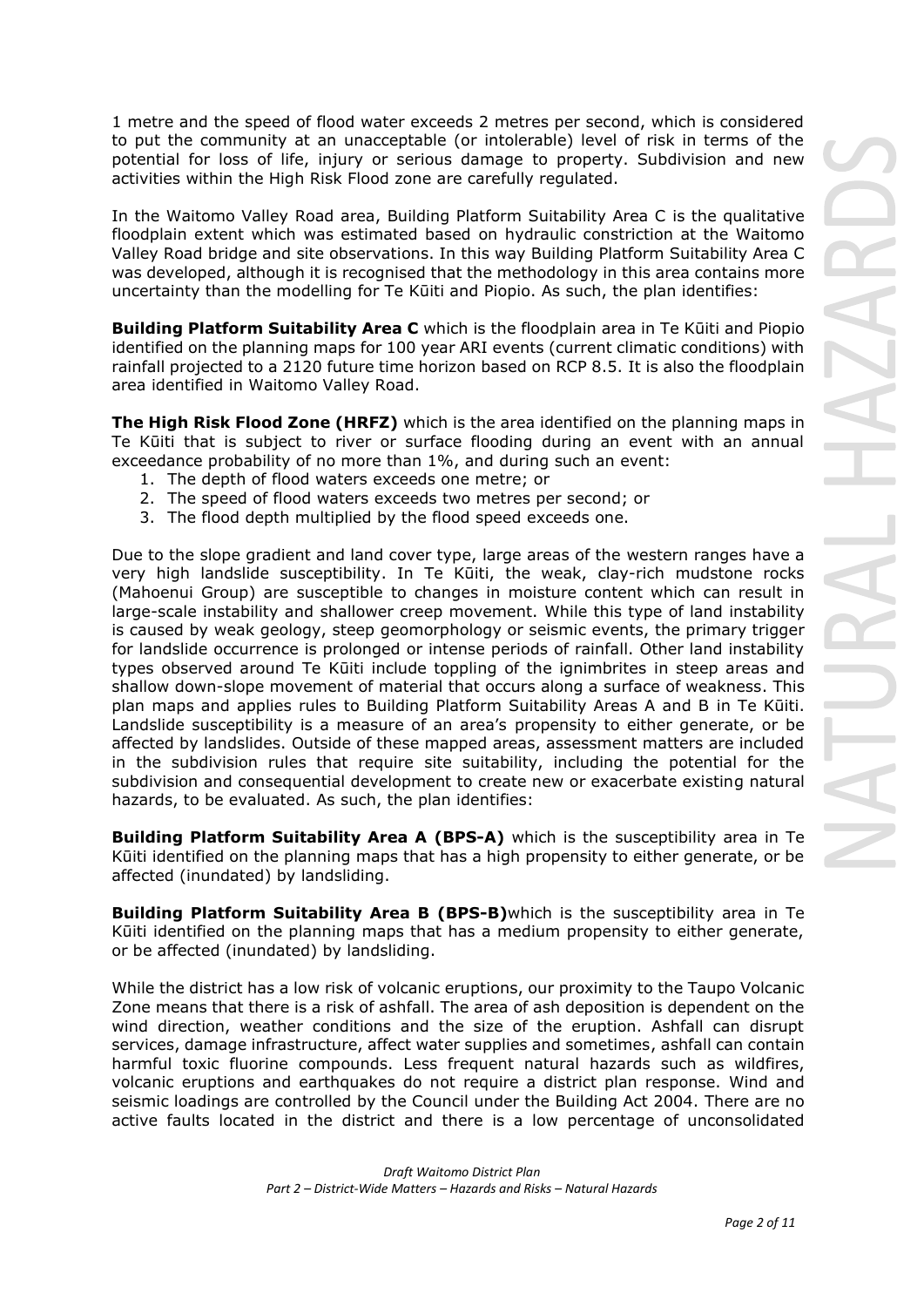sediments (one of the three factors used in identifying liquefaction risk), except in Te Kūiti where the proportion is much higher at 53%. However, given that the reduced seismic risk compared to neighbouring areas where numerous active faults are located, it is possible that the liquefaction hazard is also relatively low. Liquefaction areas have not been identified on the planning maps, however, provisions in this plan require assessment of this natural hazard in respect of subdivision or structure planning where a potential liquefaction hazard has been identified on a site.

# **Objectives**

*Refer also to the relevant objectives in Part 2 District - Wide Matters and Part 3 - Area Specific Matters*

- **NH-O1.** Ensure that communities are resilient to the risks that natural hazards pose on people, property, infrastructure and the environment by providing for subdivision, use and development of land only where these risks are avoided or appropriately mitigated.
- **NH-O2.** Avoid new subdivision, use and development in Hazard Areas where it will increase the risk to or vulnerability of people or communities.
- **NH-O3.** Where new development is proposed in Hazard Areas, require that sitespecific hazard assessments are undertaken as appropriate and ensure that development which would increase risk to people's safety and property, is avoided.
- **NH-O4.** Improve response to and recovery from natural hazard events by encouraging community awareness and use of information and methods contained in Community Response Plans.
- **NH-O5.** Manage land use to minimise the potential adverse effects of climate change, including applying the precautionary approach where there is incomplete information.

# **Policies**

*Refer also to the relevant policies in Part 2 District - Wide Matters and Part 3 - Area Specific Matters*

- **NH-P1.** Provide for the relocation of existing buildings to a safer position on the same site or outside of a Hazard Area.
- **NH-P2.** With the exception of small additions to buildings and non-habitable accessory buildings without a floor, avoid locating new buildings in the High Risk Flood Zone because of the significant risk to people's safety and property.
- **NH-P3.** Manage the increased risk to people's safety and property resulting from additions to existing buildings located within the High Risk Flood Zone by: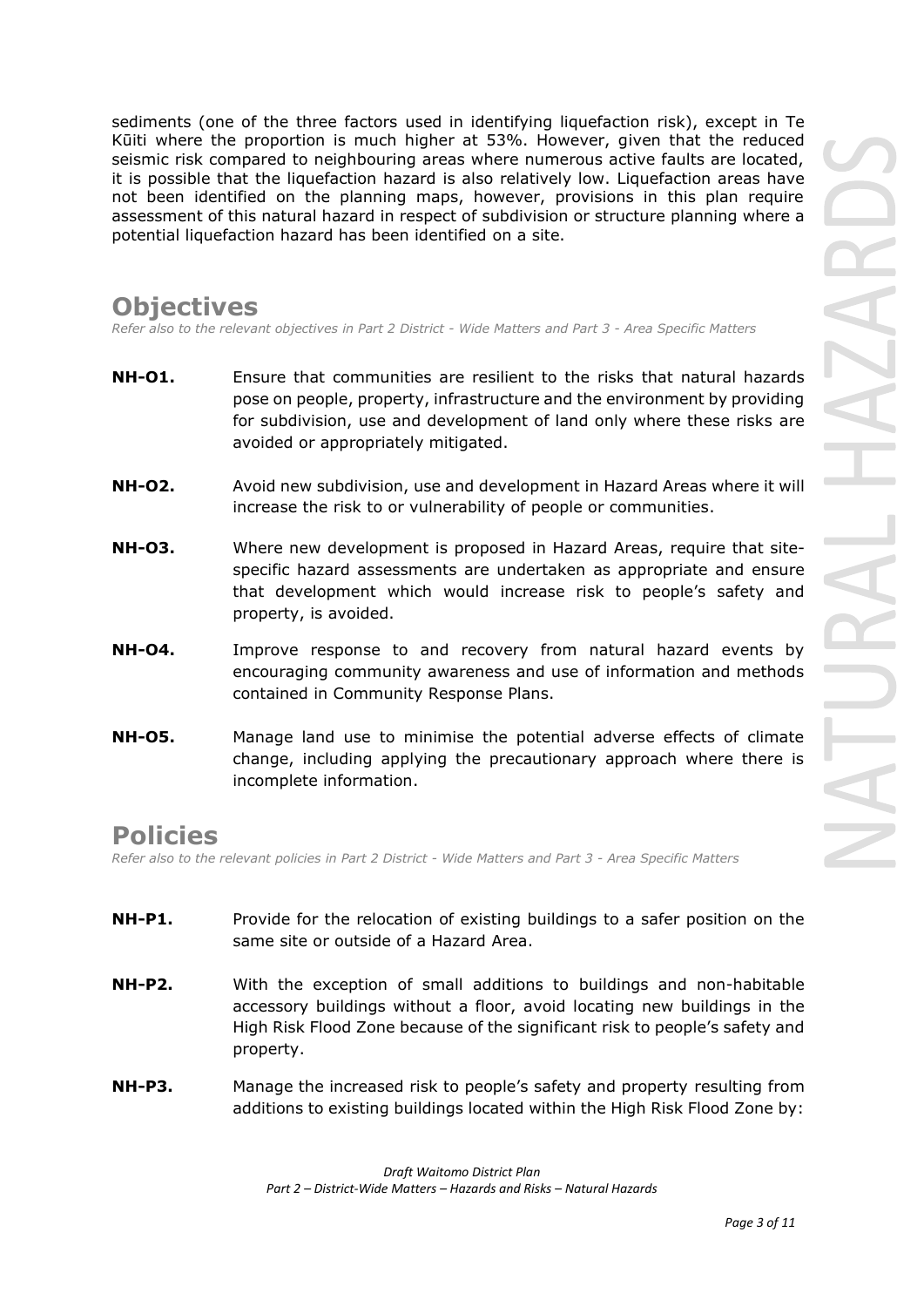- 1. Limiting the additional ground floor area permitted; and
- 2. Ensuring a range of risk reduction options are assessed including minimum floor levels with a freeboard suitable to the setting that will provide protection from flooding; and
- 3. Avoiding large additions to existing buildings that would increase risk to people's safety and property.
- **NH-P4.** Provide for people's wellbeing and changing circumstances within Building Platform Suitability Area C by:
	- 1. Enabling small additions to existing buildings housing sensitive activities; and
	- 2. Not placing increased requirements on accessory buildings and shipping containers used for non-habitable purposes; and
	- 3. Managing increased risk to people and property for medium to larger scale additions and new and relocated buildings housing sensitive activities by requiring compliance with minimum floor levels. Where compliance with minimum floor levels is not achieved a range of other risk reduction options will need to be assessed; and
	- 4. Providing for earthworks to create a building platform for a new building or addition to an existing building.
- **NH-P5.** Manage earthworks, excavation and filling of land within Hazard Areas by:
	- 1. In Building Platform Suitability Area C, ensuring that the potential adverse effects of land disturbance activities on flood storage capacity, overland flows and run-off volumes on surrounding properties and infrastructure, are avoided or mitigated; and
	- 2. In the High Risk Flood Zone avoiding earthworks unless the natural hazard risk can be adequately avoided, remedied or mitigated; and
	- 3. Restricting the volume, depth and height of earthworks to avoid exacerbating or intensifying existing landslide susceptibility or generating the potential for landslide susceptibility to arise; and
	- 4. In Building Platform Suitability Areas A and B, ensuring land disturbance activities which require a resource consent are designed and supervised by an appropriately qualified and experienced geoprofessional; and
	- 5. In Building Platform Suitability Area A, reducing the risk of landslide from earthwork activities by carefully managing the location, volume and depth of excavation and fill and only allowing earthworks where:
		- (i) The soil type and density is appropriate; and
		- (ii) Measures to maintain slope stability are technically and economically achievable; and
		- (iii) Effects on adjoining properties and infrastructure can be avoided in the first instance, then remedied or mitigated.
- **NH-P6.** Reduce the level of risk from new buildings and additions to existing buildings in Building Platform Suitability Area A by: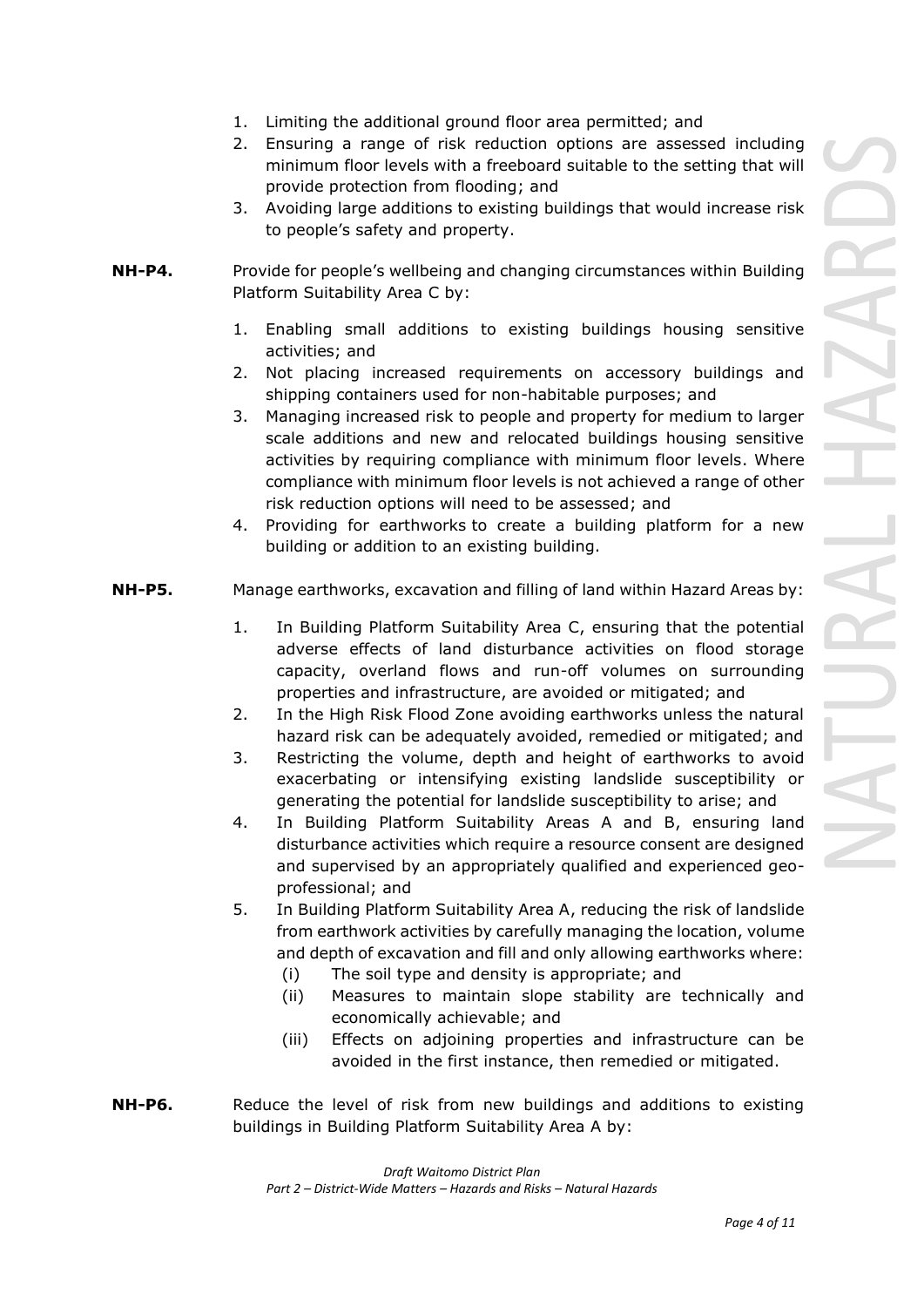- 1. Avoiding new buildings unless they can be readily relocated; and
- 2. Ensuring additions to existing buildings do not exacerbate the level of risk.
- **NH-P7.** In Building Platform Suitability Area B, ensure any new or relocated building and any addition to an existing building is fully assessed so that the level of risk can be appropriately managed.
- **NH-P8.** Provide for flood management/protection works and drainage works undertaken by local authorities.
- **NH-P9.** Avoid discharge of stormwater directly to ground in Building Platform Suitability Areas A and B unless:
	- 1. A geo-professional assesses the site as suitable for the proposed discharges; and
	- 2. Any adverse effects on the site and receiving environment can be appropriately mitigated.
- **NH-P10.** On land that is potentially prone to liquefaction, before new subdivision, use or development occurs, require an assessment by a geo-professional that reflects the type and scale of the activity, its overall vulnerability to the effects of liquefaction and the appropriate mitigation measures needed to reduce risk to an acceptable level.
- **NH-P11.** Provide for subdivision, use and development outside Hazard Areas where natural hazard risk has been appropriately assessed and can be adequately avoided, remedied or mitigated and does not transfer or exacerbate risk to adjoining properties.
- **NH-P12.** Increase resilience to the projected effects of climate change by:
	- 1. Requiring assessment for new development where relevant, that provides for 100 year ARI events with rainfall projected to 2101- 2120 according to the RCP 8.5 scenario; and
	- 2. Facilitating community discussion on adaptive pathways to manage the risks associated with climate change and incorporating them, where appropriate, into the district plan through plan changes; and
	- 3. Adopting a precautionary approach towards new subdivision, use and development where this may have potentially significant or irreversible adverse effects, but there is incomplete or uncertain information; and
	- 4. Providing sufficient setbacks from river margins when assessing new development; and
	- 5. Encouraging the incorporation of sustainable design measures including low impact stormwater management, urban design and green infrastructure; and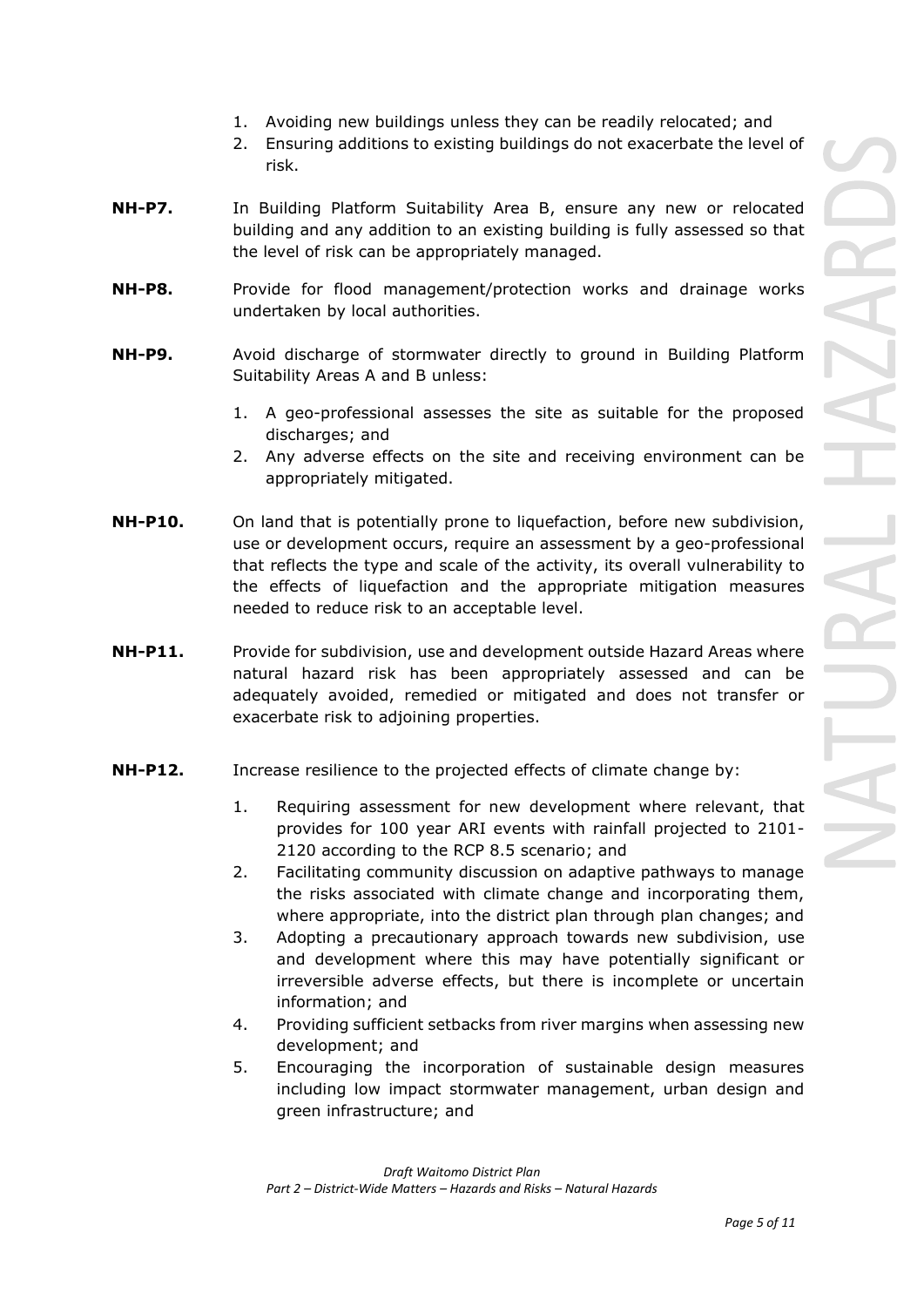- 6. Protecting the ability of natural defences such as natural floodplains, to provide natural hazard mitigation.
- **NH-P13.** So that communities can better respond to and recover from natural hazard events, enable access to information about hazards through:
	- 1. The provision of natural hazard technical information and mapping on the Council's website, the Waikato Regional Council Hazards Portal, this district plan and accompanying planning maps; and
	- 2. The provision of education, provision of information and community engagement; and
	- 3. Alignment with the work of other agencies including Iwi Authorities and the Waikato and Manawatū-Whanganui Regional Councils.
	- 4. Awareness and use of information and methods contained in Community Response Plans.

# **Rules**

The rules that apply to activities in Hazard Areas are contained in the table listed below. To undertake any activity, it must comply with all the rules listed in:

- NH Table 1 Activities Rules; and
- Any relevant provision in Part 2 District-Wide Matters; and
- Any relevant provision in Part 3 Area Specific Matters;

Where an activity breaches more than one rule, the most restrictive status shall apply to the activity.

Refer to [Part 1](javascript:void(0)) - How the Plan Works for an explanation of how to use this Plan, including activity status abbreviations.

*Note: See the rules in the coastal environment chapter for coastal hazards.*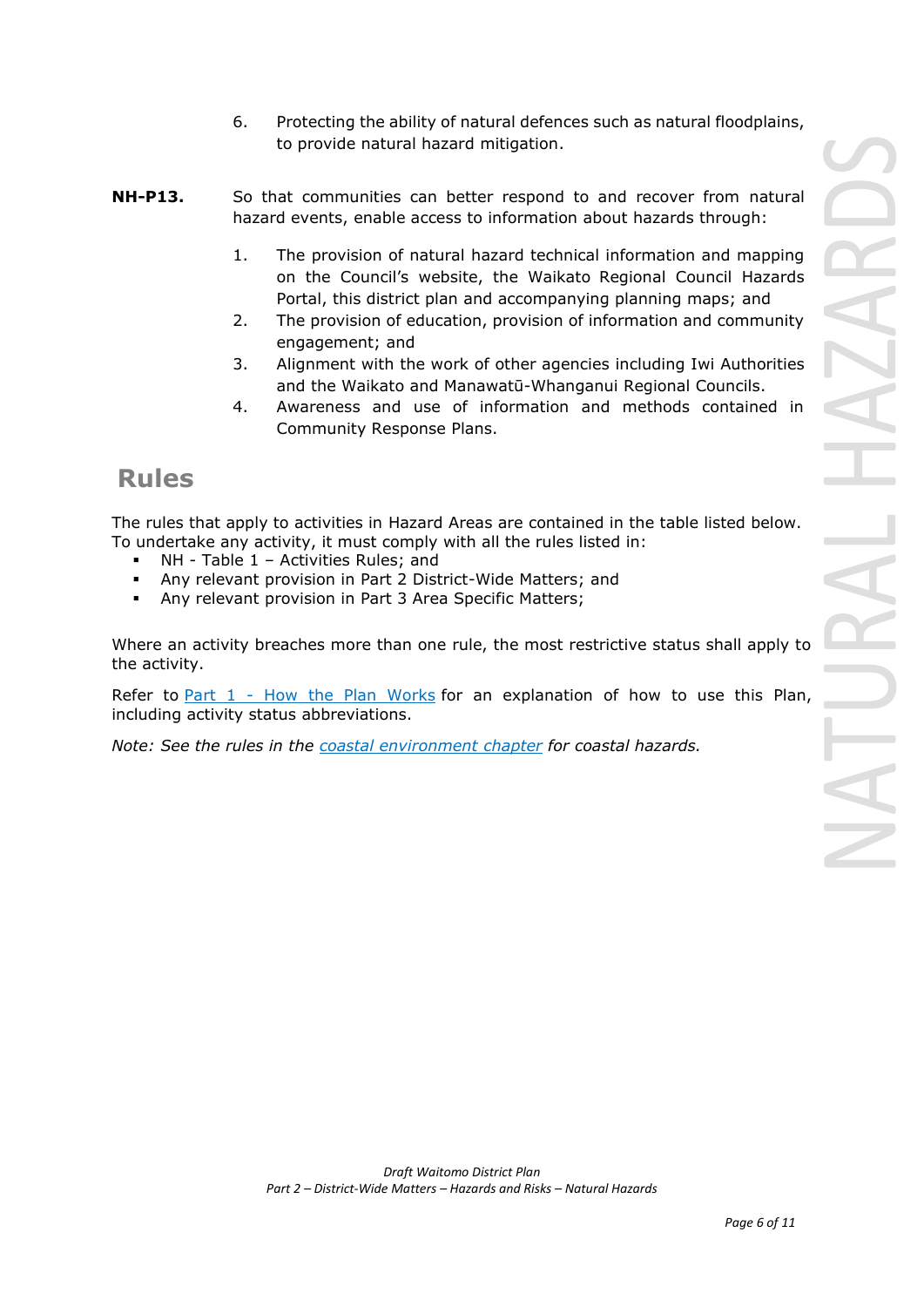### **Information requirements**

All resource consent applications for land use activities or subdivision undertaken within or partially within a hazard area must provide the information required in Appendix 1.

| The rules apply to all zones<br>Where there is a conflict between rules in this plan, the rules in this table prevail                                                 |                                                                                                                                                                                                                                                                                                                                                                           |                                                                                                                                                                                                                                                                                                                     |  |
|-----------------------------------------------------------------------------------------------------------------------------------------------------------------------|---------------------------------------------------------------------------------------------------------------------------------------------------------------------------------------------------------------------------------------------------------------------------------------------------------------------------------------------------------------------------|---------------------------------------------------------------------------------------------------------------------------------------------------------------------------------------------------------------------------------------------------------------------------------------------------------------------|--|
| <b>NH-R1.</b>                                                                                                                                                         | Relocation of an existing building in a hazard area                                                                                                                                                                                                                                                                                                                       |                                                                                                                                                                                                                                                                                                                     |  |
| <b>Activity Status: PER</b><br>Where:                                                                                                                                 |                                                                                                                                                                                                                                                                                                                                                                           | Activity status where compliance is not<br>achieved: N/A                                                                                                                                                                                                                                                            |  |
|                                                                                                                                                                       | 1. An existing building (as at plan notification<br>date) which is threatened by a landslide or<br>flood hazard may be relocated to a safer<br>position on the same site or outside of a<br>hazard area as a permitted activity; and<br>2. For the purposes of this rule, the minimum<br>setback from road boundary requirement in<br>the underlying zone does not apply. |                                                                                                                                                                                                                                                                                                                     |  |
| <b>NH-R2.</b>                                                                                                                                                         | cycleways in all hazard areas                                                                                                                                                                                                                                                                                                                                             | Park furniture, new access points or pedestrian accessways, walkways or                                                                                                                                                                                                                                             |  |
| <b>Activity status: PER</b><br>Where:                                                                                                                                 |                                                                                                                                                                                                                                                                                                                                                                           | Activity status where compliance is not<br>achieved: RDIS                                                                                                                                                                                                                                                           |  |
| 1. The activity is undertaken by the Waikato or<br>Manawatū-Whanganui Regional<br>Councils, Waitomo District Council or on their<br>behalf by an approved contractor. |                                                                                                                                                                                                                                                                                                                                                                           | <b>Matters over which discretion is restricted:</b><br>(a) Whether the activity improves public access<br>and /or acts to improve natural character<br>and ecosystems; and<br>(b) The location and extent of the works; and<br>(c) Whether the activity would create new or<br>exacerbate existing natural hazards. |  |
| <b>NH-R3.</b>                                                                                                                                                         |                                                                                                                                                                                                                                                                                                                                                                           | Flood management/protection works and drainage works in all hazard areas                                                                                                                                                                                                                                            |  |
| <b>Activity status: PER</b><br>Where:                                                                                                                                 | 1. The activity is undertaken by the Waikato or                                                                                                                                                                                                                                                                                                                           | Activity status where compliance is not<br>achieved: DIS                                                                                                                                                                                                                                                            |  |
|                                                                                                                                                                       | Manawatū-Whanganui Regional                                                                                                                                                                                                                                                                                                                                               |                                                                                                                                                                                                                                                                                                                     |  |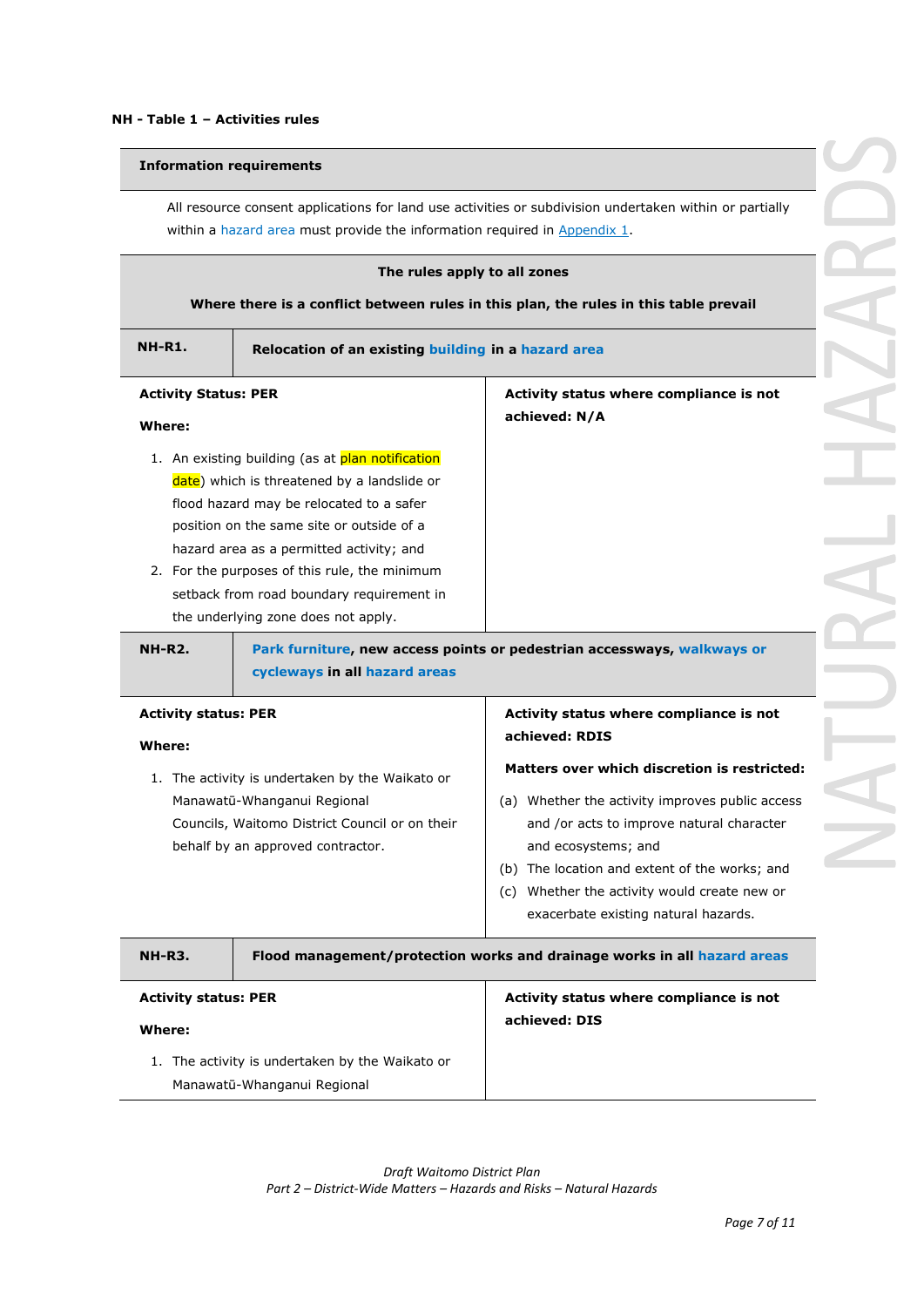|                                       | behalf by an approved contractor.                                                                                                                                                                                                  |            |                                                                                                                                                                                                                                                                  |
|---------------------------------------|------------------------------------------------------------------------------------------------------------------------------------------------------------------------------------------------------------------------------------|------------|------------------------------------------------------------------------------------------------------------------------------------------------------------------------------------------------------------------------------------------------------------------|
| <b>NH-R4.</b>                         | <b>Construction of park facilities</b>                                                                                                                                                                                             |            |                                                                                                                                                                                                                                                                  |
| <b>Activity Status: PER</b><br>Where: |                                                                                                                                                                                                                                    |            | Activity status where compliance is not<br>achieved: DIS                                                                                                                                                                                                         |
|                                       | 1. This rule applies to buildings only; and<br>2. Any building must be specifically designed to<br>be readily relocated; and<br>3. Any addition to an existing building is a<br>discretionary activity.                            |            |                                                                                                                                                                                                                                                                  |
|                                       | The following rules apply to Building Platform Suitability Area C in all zones                                                                                                                                                     |            |                                                                                                                                                                                                                                                                  |
| <b>NH-R5.</b>                         | sensitive activity                                                                                                                                                                                                                 |            | Additions to an existing building, or construction of a new building housing a                                                                                                                                                                                   |
| <b>Activity Status: PER</b><br>Where: |                                                                                                                                                                                                                                    |            | Activity status where compliance is not<br>achieved: RDIS                                                                                                                                                                                                        |
| 1.<br>2.                              | Accessory buildings no more than 30 m <sup>2</sup> and<br>shipping containers used for non-habitable<br>purposes are permitted subject to zone<br>requirements; and<br>Subject to zone requirements, additions to an               | (a)<br>(b) | Effects on existing overland flow paths,<br>surface drainage patterns, flood storage<br>capacity and runoff volumes; and<br>Effects on adjoining properties and<br>infrastructure, including cumulative effects<br>and the potential for the activity to create, |
|                                       | existing building housing a sensitive activity<br>must not increase the ground floor area of<br>the building by more than $15 \text{ m}^2$ in total over<br>the lifetime of this plan commencing from<br>(the operative date); and | (c)<br>(d) | transfer or intensify hazard risks<br>on adjoining sites; and<br>Consideration of alternative locations; and<br>Consideration of the projected effects of<br>climate change; and                                                                                 |

4. NH-R5.3 also applies to the establishment of shipping containers used for residential purposes. It does not apply to shopkeeper's dwellings in Te Kūiti CBD precinct (PREC5); and

#### *Draft Waitomo District Plan Part 2 – District-Wide Matters – Hazards and Risks – Natural Hazards*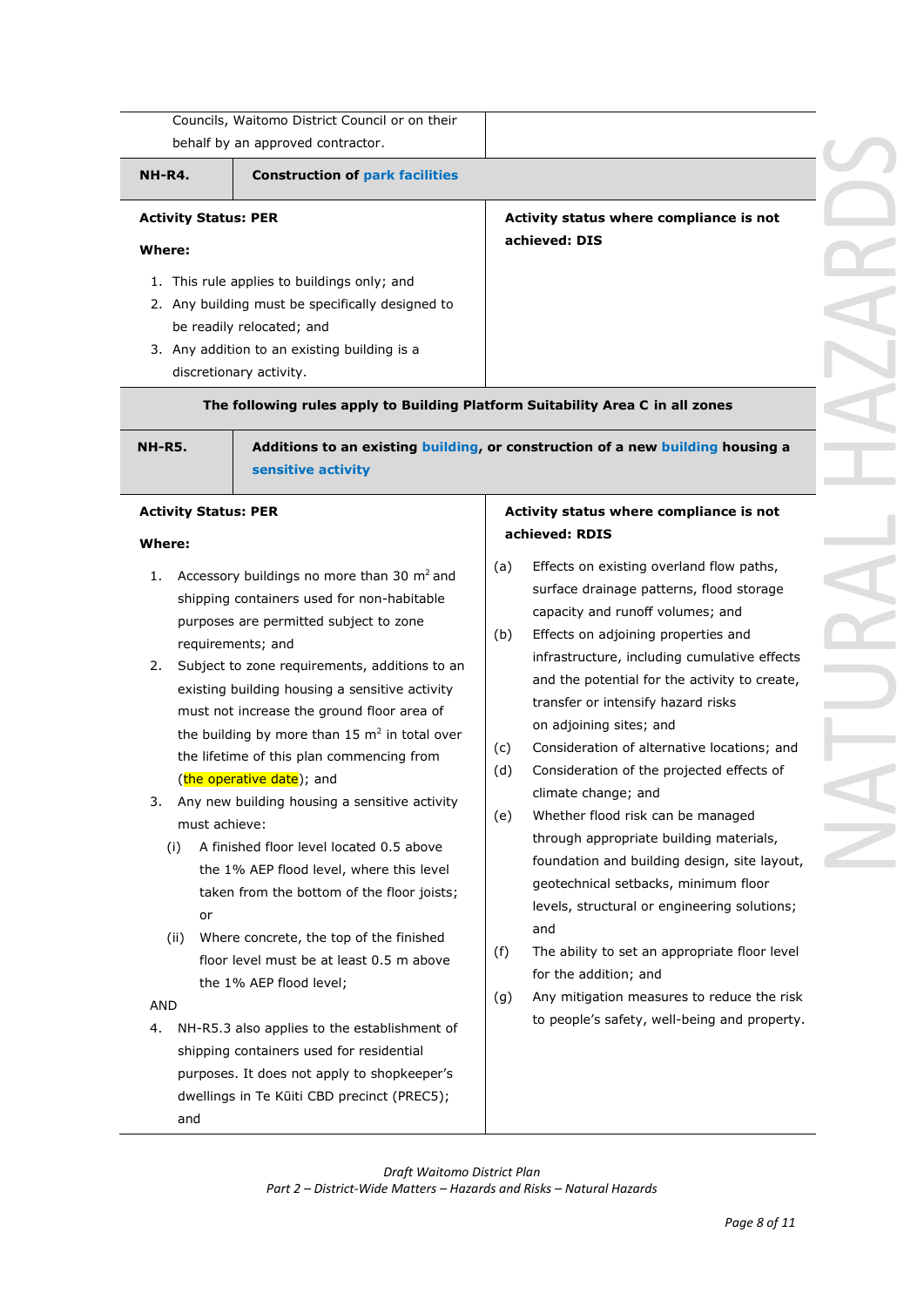5. Compliance with the finished floor level specified in NH-R5.3 must be demonstrated by a suitably qualified and experienced engineer.

*Note: Also see SUB-R19.*

**NH-R6. Earthworks**

## **Activity Status: PER**

## **Where:**

- 1. The earthworks are to create a building platform for a new building or addition to an existing building are permitted provided that the earthworks volume and filling height is only to the extent necessary to achieve compliance with NH-R5.3. OR
- 2. For all other earthworks:
- (i) The maximum volume of filling above natural ground level must not exceed 20 m<sup>3</sup> per site and or exceed a maximum cumulative volume of filling and excavation of 50  $\text{m}^3$  per site over the lifetime of this plan commencing from (the operative date); and
- (ii) Earthworks must not exceed a maximum height of 0.2 m of filling above natural ground level; and
- (iii) Earthworks must not exceed a maximum depth of excavation of 0.5 m below natural ground level.

# **Activity status where compliance is not achieved: RDIS**

# **Matters over which discretion is restricted:**

- (a) The location, timing, design and density of soil disturbance and vegetation removal activities; and
- (b) Any measures necessary to rehabilitate the land following the completion of the activity; and
- (c) The findings of any risk assessment; and
- (d) The method of sediment retention and sediment runoff control to be adopted; and
- (e) Effects on existing overland flow paths, surface drainage patterns, flood storage capacity and runoff volumes; and
- (f) Effects on adjoining properties and infrastructure, including the transfer of flooding risk; and
- (g) Mitigation proposed including compensatory storage, foundation design, site layout, geotechnical setbacks, the use, maintenance or enhancement of natural features or other flood management measures.

# **The following rules apply to High Risk Flood Zone (HRFZ) in all zones**

# **NH-R7. Accessory buildings**

#### **Activity Status: PER**

#### **Where:**

1. Accessory buildings no more than 30  $m<sup>2</sup>$ , used for non-habitable purposes that do not have a floor are permitted subject to zone requirements; or

**Activity status where compliance is not achieved: DIS**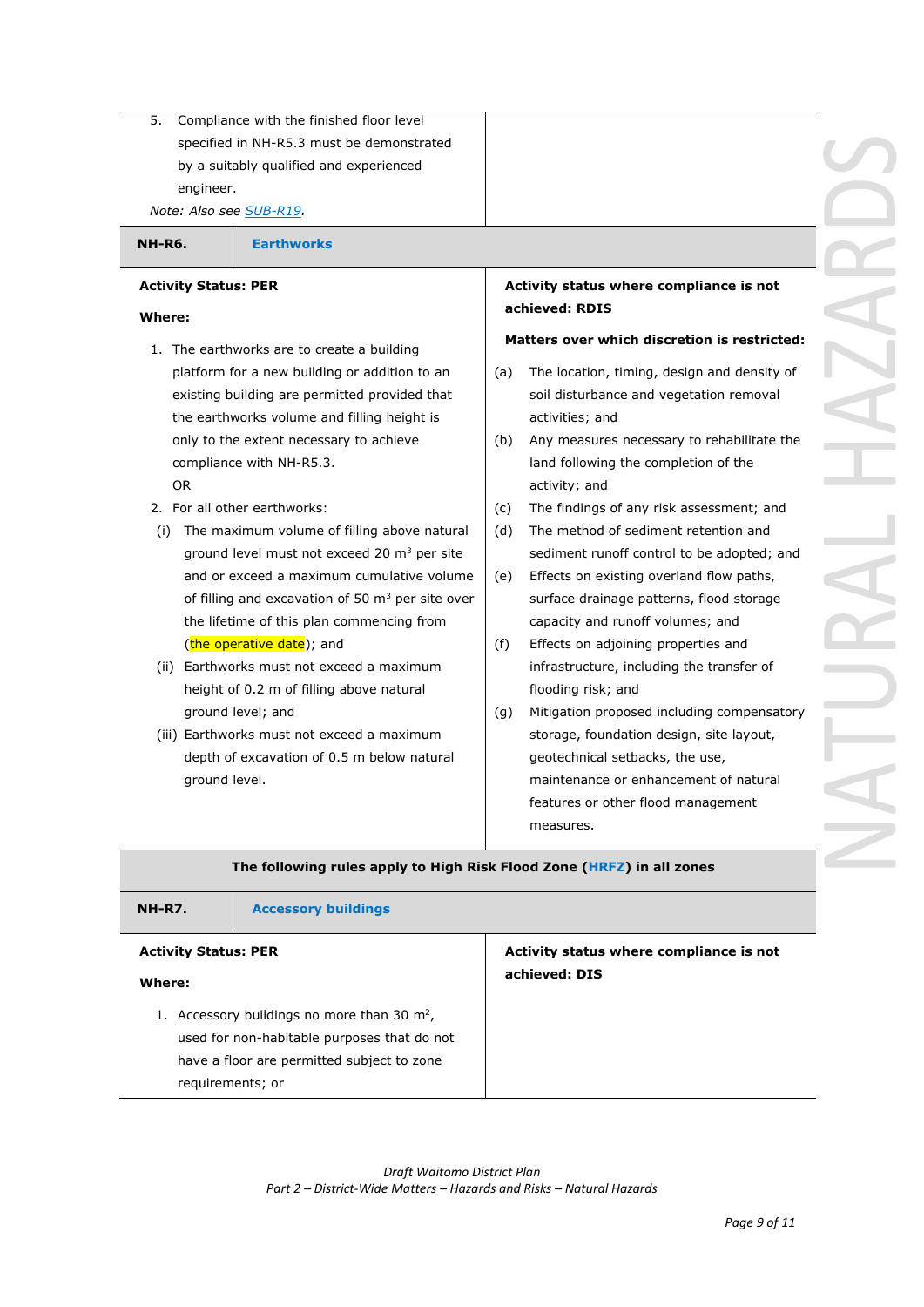2. Farm buildings that do not have a floor are permitted subject to zone requirements; and 3. The use of shipping containers within a HRFZ

is a discretionary activity.

### **NH-R8. Additions to an existing building**

# **Activity Status: RDIS**

## **Where:**

1. An addition to an existing building must not increase the ground floor area of the building by more than 15 m<sup>2</sup> in total over the lifetime of this plan commencing from (the operative date).

# **Matters over which discretion is restricted:**

- (a) Effects on existing overland flow paths, surface drainage patterns, flood storage capacity and runoff volumes; and
- (b) Effects on adjoining properties and infrastructure, including cumulative effects and the potential for the activity to create, transfer or intensify hazard risks on adjoining sites; and
- (c) Consideration of alternative locations; and
- (d) Consideration of the projected effects of climate change; and
- (e) Whether flood risk can be managed through appropriate building materials, foundation and building design, site layout, geotechnical setbacks, minimum floor levels, structural or engineering solutions; and
- (f) The ability to set an appropriate floor level for the addition; and
- (g) Any mitigation measures to reduce the risk to people's safety, well-being and property.

# **Activity status where compliance is not achieved: NC**

|                                                                                       | <b>Construction of all other buildings</b>               |  |
|---------------------------------------------------------------------------------------|----------------------------------------------------------|--|
| <b>Earthworks</b>                                                                     |                                                          |  |
| <b>Activity Status: NC</b>                                                            | Activity status where compliance is not<br>achieved: N/A |  |
| The following rules apply to Building Platform Suitability Areas A and B in all zones |                                                          |  |
|                                                                                       |                                                          |  |

| <b>NH-R11.</b>                        | <b>Earthworks</b>                                                         |                                                                    |  |
|---------------------------------------|---------------------------------------------------------------------------|--------------------------------------------------------------------|--|
| <b>Activity Status: PER in BPS-B</b>  |                                                                           | Activity status where compliance is not                            |  |
| <b>Activity Status: RDIS in BPS-A</b> |                                                                           | achieved in BPS-A: DIS                                             |  |
| Where:                                |                                                                           | Activity status where compliance is not<br>achieved in BPS-B: RDIS |  |
|                                       | 1. The maximum volume of filling must not<br>exceed 20 $m3$ per site; and | Matters over which discretion is restricted:                       |  |